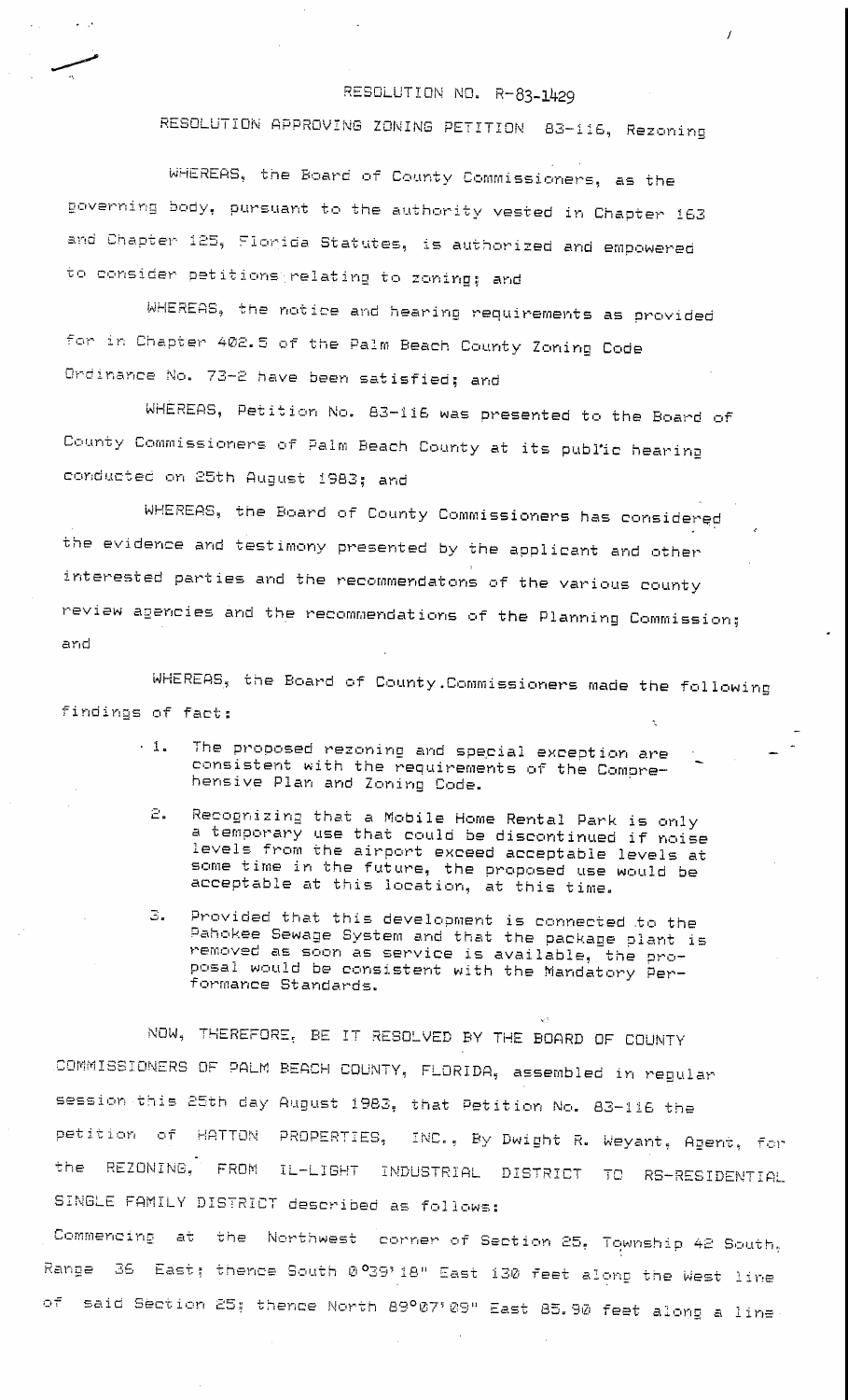$\frac{0}{0}$ na in  $\begin{smallmatrix} 01\ 01\ 0 \end{smallmatrix}$ 一個 Rang  $\frac{5}{12}$ このことにありますから  $\frac{1}{2}$  $\frac{\omega}{\omega}$  $\frac{1}{2}$  . とりてわし 申り出す Commexcing さつのさりゆ ありけ  $\frac{1}{2}$ io<br>Dio Ō.  $\overline{10}$  $\overline{\mathbf{c}}$ ក្ស<br>!ព  $\sum_{n=1}^{\infty}$ in)  $\hat{\vec{\Omega}}$  $\mathbf{C}$ IÙ. ្រ<br>ព្រ  $\ddot{\rm{O}}$  $\omega$  $\overline{6}$  $\frac{21}{1}$ Ŵ  $\mathbf{u}$  $\mathbf{o}$  $\epsilon$ 剪子形  $\begin{array}{c} 0 \\ 0 \\ 1 \end{array}$ atte.  $\mathbf{U}$  $\infty$  $\mathbf{t}_1$  .  $\mathbf{t}_2$ ËЪ.  $\mathbf{r}$ сh **Butuut**  $-\hat{\mathbf{T}}$ crided el<br>Ol<br>M  $\sigma\tau$ かくむ  $\ddot{\phantom{0}}$  $\mathbf{U}\mathbf{I}$ p. ΪÜ fÜ.  $\Xi$  $\frac{1}{2}$  $\mathbf{10}$  $\mathbf{p}(\mathbf{a})$  $\sim$  $\frac{1}{3}$  $\Box$  $\mathbb{R}^2$  $\frac{0}{5}$  $\pm$ ed.<br>Cu  $\frac{1}{9}$  $\rm{m}$ Ч, asion **POTTER**  $\mathbb{S}^{n}$ 日日日 sheets, Road  $\frac{\mathbb{O}}{\mathbb{H}_{1}}$ ្រ)<br>ក្រ  $1\sigma$  $\Phi^{\mu\nu\sigma}$  $1 - 1$  $\frac{\omega}{\epsilon t}$ 罚单件 **Haat**  $\frac{\partial}{\partial \theta}$ 中心中  $\sim\!1$ ŗŋ  $\mathop{ \mathbb{Q}\atop \mathbb{Q} }_n$  $\frac{6}{5}$  $\mathop \mathrm{CH} \limits_{\mathop{\longrightarrow}\limits^{\mathop{\mathrm{TM}}\nolimits}}$ đ. **つうゆりのないざむ**  $\frac{0}{2}$  $\begin{array}{c} 8 \\ 14 \\ 34 \\ 45 \end{array}$ **Guote**  $\frac{\Theta}{\Phi}$ tu<br>W 開催<br>脚<br>砕  $\mathbb{C}\Gamma$ pancell  $\vec{\tau}$  $\hat{\mathbf{u}}$ Having 717 **Manu Aaat**  $\frac{\Omega}{\varepsilon^+}$ **272.79**  $\frac{1}{4}$ ee t i<br>San<br>O  $\frac{10}{10}$  $\frac{1}{2}$ **DDD**, teet  $\circ$ Brong  $\overset{\text{\tiny{(D)}}}{\mathbb{C}}$  $\frac{1}{2}$  $\frac{\sigma}{Q}$ さいのいの けつのづりの  $-t_1$  $\tilde{\mathbb{S}}$  $\begin{array}{c} 0 \\ 3 \\ 0 \end{array}$  $\frac{c\bar{t}}{c\bar{b}}$  $\frac{1}{2}$ 血中  $\frac{c\uparrow}{m}$ ن<br>مال<br>ته **CBBCtion**  $\frac{dt}{dt}$  $\circ$ anong  $\frac{1}{4}$  eVi  $\frac{1}{4}$  $\frac{\Omega}{\Omega}$ **MONDAY**  $\mathbb{R}^3$ Northeast **Palm Beach** 计可服 **232.70** 01 市町市 **Norder** 小田中 angles Bennee 医血机汁 Kuntheadterix ਾ<br>ਗੁ  $\frac{\rm{B}}{\rm{h}}$ コのうのいろのかみのる きしゅうしゅ **Northweet** in particle று<br>எ  $\frac{1}{2}$  $\frac{1}{3}$ agrement with Bouth  $\frac{9}{D}$ **Rotage** point partered Following **Elime** 111-52-11 đ.  $\overline{\Gamma}$  $\mathcal{O}$ aui<sub>1</sub>  $\frac{10}{10}$  $\frac{1}{\sqrt{2}}$  $\dot{W}$ **Coutch**  $\frac{1}{2}$  $\frac{1}{4}$ <br>and  $\frac{1}{4}$ Bouth  $_{\rm O}^{\rm ct}$ **Address**  $\mathbf{u}$ 可计 and diatance のみみ **SOSSIONSSOSSIV**  $\frac{1}{2}$  $\frac{1}{2}$  i  $\frac{1}{2}$ having Fee age on Eaunty,  $\omega_{\rm eff}$  $\frac{Q}{\Box h}$  $\frac{\Omega}{\varepsilon\hbar}$  $\ddot{\text{C}}$ دي.<br>د مو  $\frac{\mathsf{Q}}{\mathsf{H}}$ ና<br>ፓ<br>መ **Shence**  $-<sub>h</sub>$  $\mathbb{C}$ ago ch<br>O  $\frac{1}{10}$ COMMON  $\mathbf m$ 385033080 Mit D ia al 10 10<br>10<br>11 ွ  $\begin{array}{c} \mathbb{B} \\ \mathbb{B} \end{array}$ Road<br>Road 1000,00 teet point 0.用语口子:10用口 **Mediryships**  $d$ ated 4-49,  $\frac{1}{2}$ **Endore** 一、三、八田八 parallel  $\alpha$  $\mathbf{Q}$ **Disceptive** parallel 임금 in<br>M asou? Florida;  $\mathbf{u}$ 다<br>대<br>미 tu<br>=  $\begin{array}{c} 0 \\ 0 \\ 1 \\ 0 \\ 4 \end{array}$ Northweet **Section**  $\frac{\Theta}{\tau h}$ point  $4 \equiv \Xi \, \Xi$  $\sum_{i=1}^l$ aut<sub>i</sub>  $\overset{\text{cf}}{0}$ **Padius**  $\frac{1}{6}$  $\frac{Q}{\Box h}$  $\frac{\Box}{\Box}$  $\overline{11}$ **North**  $7587$ ieaid<br>D a<br>a<br>a parcel, 中日子 Outlet 101  $\frac{1}{2}$ Shown on -996 Butuutaq parcel 1602.09  $\frac{\partial}{\partial \theta}$ E<br>H<br>H<br>H<br>H with the けいこうの  $\mathop{\mathrm{m}}\limits_{\alpha\beta}$  $\tilde{\mathbf{u}}$ させのコセーロホーをのく  $76\,$  $\frac{9}{5}$ Contra North therice **DIGOOD** mo reiveiche **Krue**  $\frac{1}{2} \boxtimes 7.$ Bearings **TVG**<br>BOB line  $\frac{\Theta}{\Box h}$ 다<br>규 OO + Bat evend S. ួក<br>ព្ er<br>D thence  $\mathbf{u}$ chenere **Shence** QŊ  $\frac{\sigma}{\sigma h}$ Right tion. **North**  $-<sub>h</sub>$ Euruutaa ~h **187.08** ロミマく申 ia al 1 C Bouth  $\frac{\tilde{Q}}{4}$  $\frac{1}{9}$ 中心中  $\begin{array}{c}\n\overline{1} \\
\overline{1} \\
\overline{1}\n\end{array}$ North  $\frac{\tilde{D}}{\tilde{D}}$  $\begin{array}{c} \frac{1}{2} \\ \frac{1}{2} \\ \frac{1}{2} \end{array}$ larid North Townsh theugh  $\cdot$ a a pies.  $\alpha$ e<br>B g)<br>cf  $\frac{c_1}{D}$ **Shown** thence **Noven** course, North  $\mathbb{C}\mathbb{P}$ Aem-For  $\ddot{\sigma}$ point eventes E7°50' けいのうりゅ  $\zeta_{\rm 200}$ **Boster** ENTE  $\alpha$ يې<br>پ aut!  $\frac{m}{2}$  $\frac{1}{2}$ 다<br>그<br>마 البيتة  $\mu$  . teet  $\mathbf{I}^{\mathrm{out}}$ thence  $\frac{1}{10}$  $\mathfrak{g}^0$  $\overline{\mathbf{C}}$ hermeina  $\frac{1}{2}$ **IOMM,** ឃ្មុំ 6GG  $59007$  $\mathfrak{g}_1$  $\perp$ g, North η<br>Ο<br>Η  $\begin{bmatrix} 1 & 1 \\ 1 & 1 \\ 1 & 1 \end{bmatrix}$  $\frac{\dot{\mathbf{Q}}}{\mathbf{q}_\mathrm{I}}$  $\overline{\mathbb{O}}_z$  $\overset{\leftrightarrow}{\mathbb{B}}$ र्न<br>न  $\sin\alpha$  $\mathbf{L}^{\mathbf{A}}$ ŤЭ.  $\frac{\dot{\mathbf{Q}}}{-\mathbf{h}}$ 江口  $\frac{\mathbb{O}}{-\mathfrak{t}_1}$  $\frac{1}{2}$ Ø 计可 **South Bo UBITIEN** South Ø **Ende** i<br>Der  $\frac{1}{2}$  $\frac{1}{2}$ South, ςŀ **Cherles** Bouth **u**<br>deed りらくゆ  $\frac{\Box}{\Box \Gamma}$  $\overline{\mathbf{U}}$ いけんかん u ai d Neet  $\frac{10}{11}$ 中心的 小田子 红马山十  $\mathbb{S}_{\mathbb{C}}$ et<br>J<br>Q  $\mathbb{G} \mathbb{G}$  : 1日 卯 六  $\frac{1}{2}$  $\prod_{i=1}^{D-1}$ ana<br>D  $\frac{1}{2}$  . စ္<br>ဖွ  $\frac{\Omega}{\varepsilon h}$ ת<br>תו  $\Omega.$ 

 $\omega$ 

 $\omega$ 

CJ.

 $\mathbb{C}\mathbb{R}$ 

ŋ.

 $\frac{\mathfrak{B}}{\mathfrak{D}}$ Ō.  $\cdot$   $\bf{1}_{1}$ **ct**  $\frac{\gamma}{10}$  $\mathbb{C}^*$ iag<br>B  $\frac{\text{U}}{\text{10}}$ **Gunead**  $\mathbb{C}^1$  $\mathbf{E}^{\mathbf{H}}$  $\Box$  $\frac{e^+}{1+e^+}$ **DENTIS**  $\frac{1}{2}$ ा<br>प्र IJГ in  $\mathbf{L} \cdot \mathbf{I}$  .  $\frac{-1}{10}$ ロマリフ et.<br>O  $0s$ **SOLDER** Koehler  $\frac{\zeta}{\mathbb{G}}$ IU. 东面  $\mathcal{C}\mathcal{V}$ U.  $\overline{10}$  $\sim$   $\!$ **項目のつきに思い** K. ्री.<br>वैः ごうくの ロ ĤJ. e e e  $\frac{1}{2}$  $\mathbb{Q}$ **Comm**:  $\mathbf{u}$ **UUSOKBU**  $\mathbf{1} \cdot \mathbf{3}$  $\mathbf{u}$  $\mathbf{E}$  $\mathbb{H}^1$ dener Wilken

**ROM** 

μä

 $\frac{1}{2}$ 

江田田守

**Road** 

医虫卵

かわりろりくの()

 $\frac{1}{3}$ 

からくのづけいののは

 $\sim$ 

 $\Omega$ 

 $\mathbf{H}$ 

 $\Omega$ 

 $-$ 

 $\stackrel{0}{\Omega}.$ 

 $\frac{0}{3}$ 

 $\frac{c\bar{r}}{c\bar{p}}$ 

中国中心

 $\frac{11}{12}$ 

 $\frac{\Omega}{\Omega}$ 

 $\frac{\dot{Q}}{\dot{\tau}}$ 

 $\mathfrak{g}$ 

 $\mathbb{R}^1$ 

 $7.15$ 

Vietnater

 $\mathbf{r}$ 

 $\sim$ 

 $\Xi$ 

 $\frac{1}{9}$ 

**Northh** 

 $\frac{\dot{Q}}{\dot{q}_1}$ 

 $\mathbb O$ 

 $\begin{array}{c} 0 \\ 0 \\ 1 \\ 0 \end{array}$ 

curve,

through

 $\mathfrak{p}$ 

Dentral

angia

 $\frac{\mathbf{Q}}{\mathbf{q}}$ 

**BOB01** 

 $\mathop{\mathrm{co}}\limits_{z}$ 

 $\sim$  as  $\sigma$ 

thence

こりてけい

 $\mathbb{G}^{\square}_{\mathsf{O}}$ 

ą,

450

្មិ

再加升

2010年

 $\frac{1}{2}$ 

上日目中

 $\frac{\dot{C}}{\dot{Q}}$ 

ਾਂ<br>ਹ

point

 $\bullet$ 

 $-t_1$ 

· Europe

ta<br>S

 $\Box.$ 

**NANDBANA** 

Ω.

U1

 $\mathbf{H}$ 

U)

 $^{\circ}$ h 表 10分(名)

ţı,

ÌП

 $|V|$ 

 $\lfloor \cdot \rfloor$ 

 $\mathbf{r}$